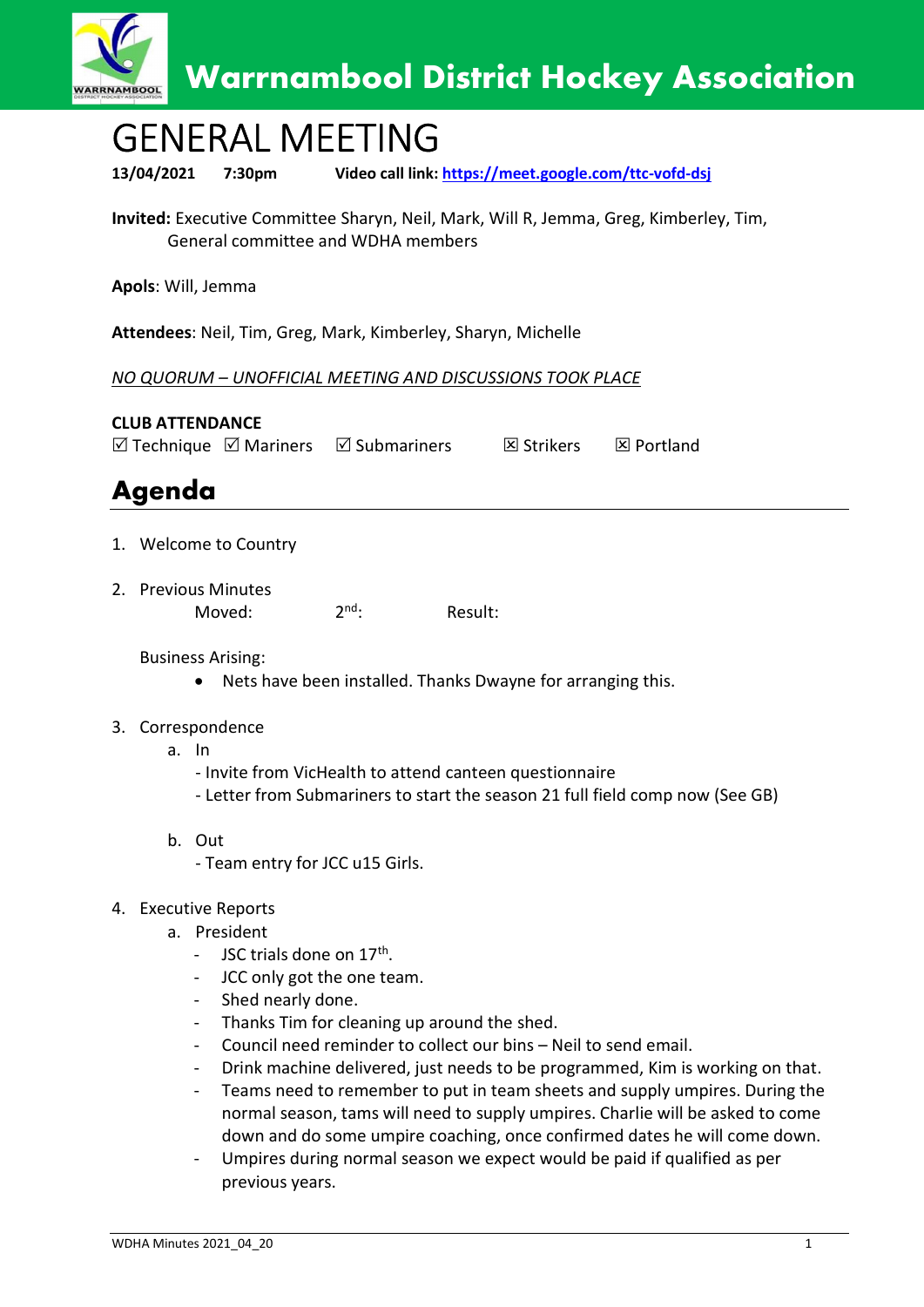

Warrnambool District Hockey Association

Moved: Sharyn 2<sup>nd</sup>: Mark Result: Carried

- a. Treasurer Financial report attached on website.
	- Report as tabled.
	- \$555 as at end of March is going to the pitch renewal fee as part of player registration.
	- Invoice pending for mens loo being fixed
	- Moved: Neil 2<sup>nd</sup>: Sharyn Result: Carried
- 7. General business
	- a. Hockey Vic Secondary School Program
		- i. Warrnambool, Corangamite & Portland to deliver a 3 4 week Have A Hit Hockey Program at their grounds, starting approx. week 5 – 6 of term 2. Time/Day/Date to be decided by the club based on what fits the pitch usage. Have A Hit Hockey will run for approx.  $45$ mins  $-1$  hour once a week and it will only require  $\frac{1}{4}$  pitch.
		- ii. Hockey Victoria to provide all relevant resources for the delivery of Have A Hit Hockey
		- iii. Hockey Victoria to organise a secondary school roadshow in the weeks leading into the Have A Hit Hockey Warrnambool program.
			- HV to organise the schools and days of roadshows
			- Schools to receive a day of clinics, similar to the primary school model
			- If schools wish to have ongoing sessions (they might want to provide their school teams with extra sessions etc) this will be discussed between the school/HV/Warrnambool
			- HV to send up a coach for the delivery of the roadshow and Warrnambool to assist (most likely Justin)
			- Warrnambool to provide any school contacts/details for HV to start contacting
			- HV to provide all marketing material for Have A Hit Hockey (digital material to the club, flyers to school participants)
			- HV to provide our social pitch set up for Have A Hit Hockey and leading into Hockey Sixers
		- iv. For term 3, Warnambool to look at delivering a Hockey Sixers competition (Sundays?) The aim is to engage existing members from the club into this competition as well as provide an ongoing opportunity for Have A Hit Hockey participants to remain in the game
		- v. Warrnambool to put together the proposal for funding, centred on the competition in term 3 as well as potential Hockey Sixers competitions during school holidays. HV to look at the funding proposal in more detail and provide advice on where we can support/what we can provide to assist the proposal
		- Michelle to send Mark some contact details within Corangamite to contact
		- Mark to contact Jemma for same in Porland
	- b. Pitch replacement Update
		- No funding in next budget but we will use the time now to regroup and formalise a site master plan making the facility a top notch one for players and spectators. Suitable for premier league or international games/training.
	- c. Hockey Victoria Regional Steering Group
		- Mark is on that group. Will report back as things happen.